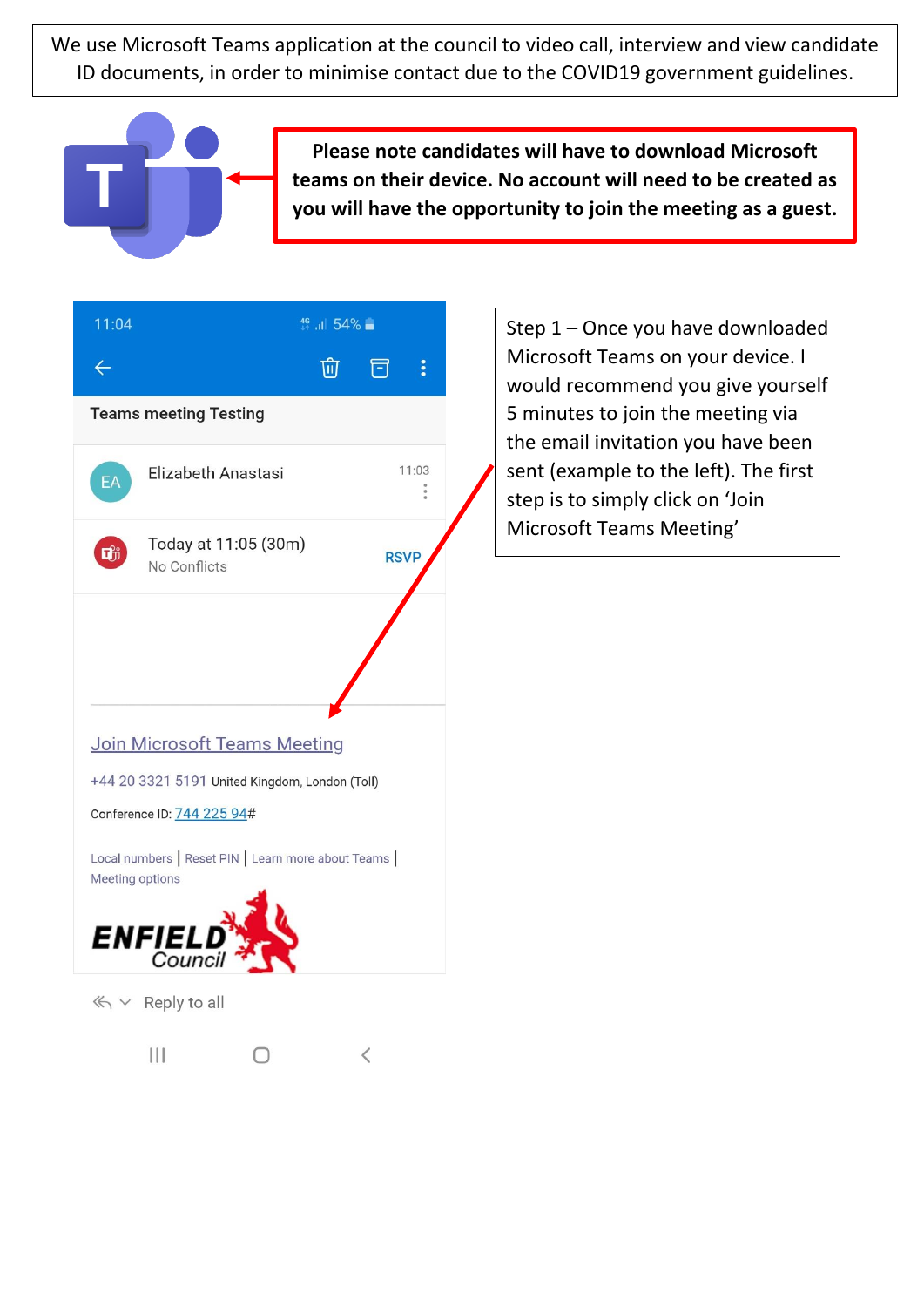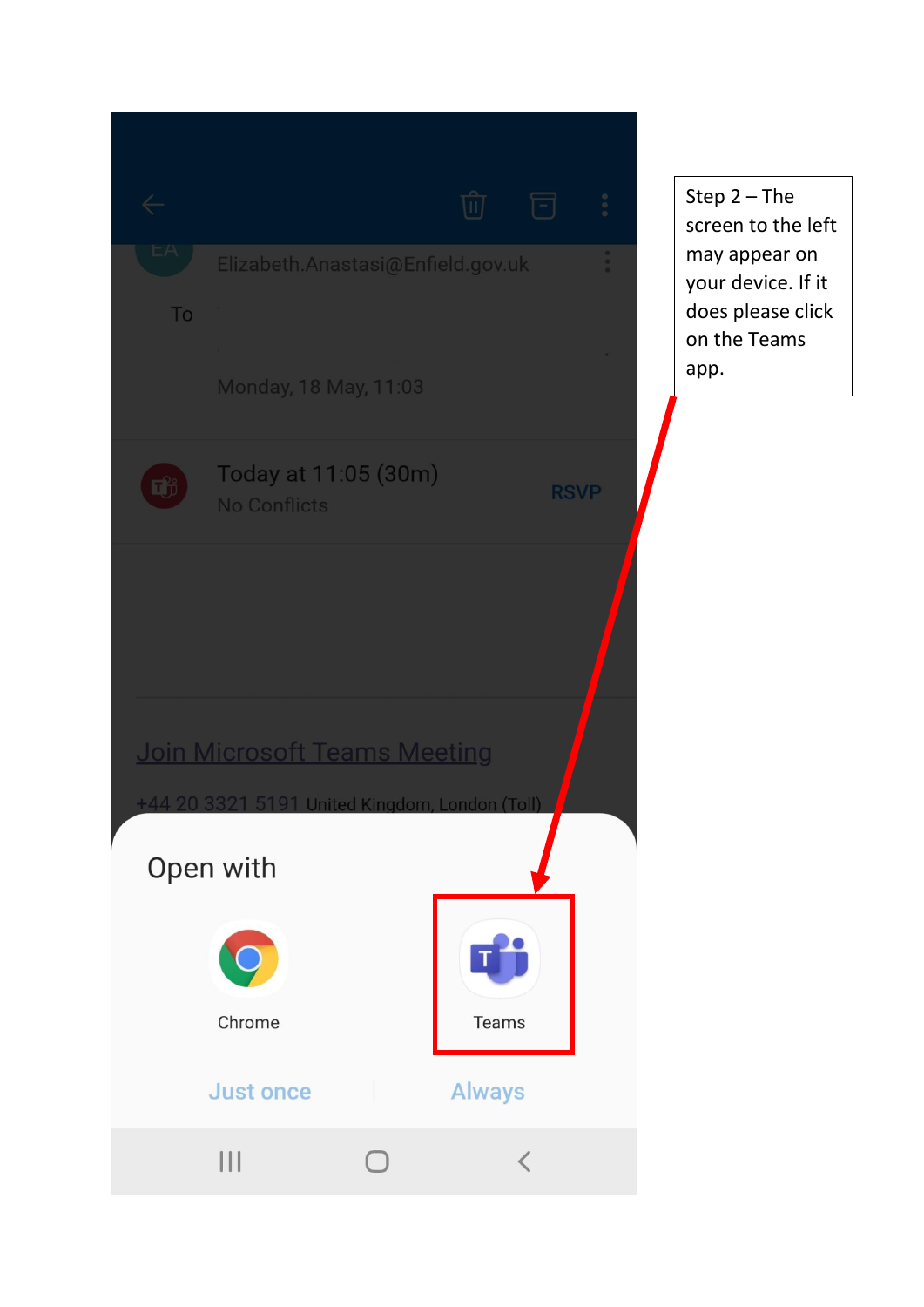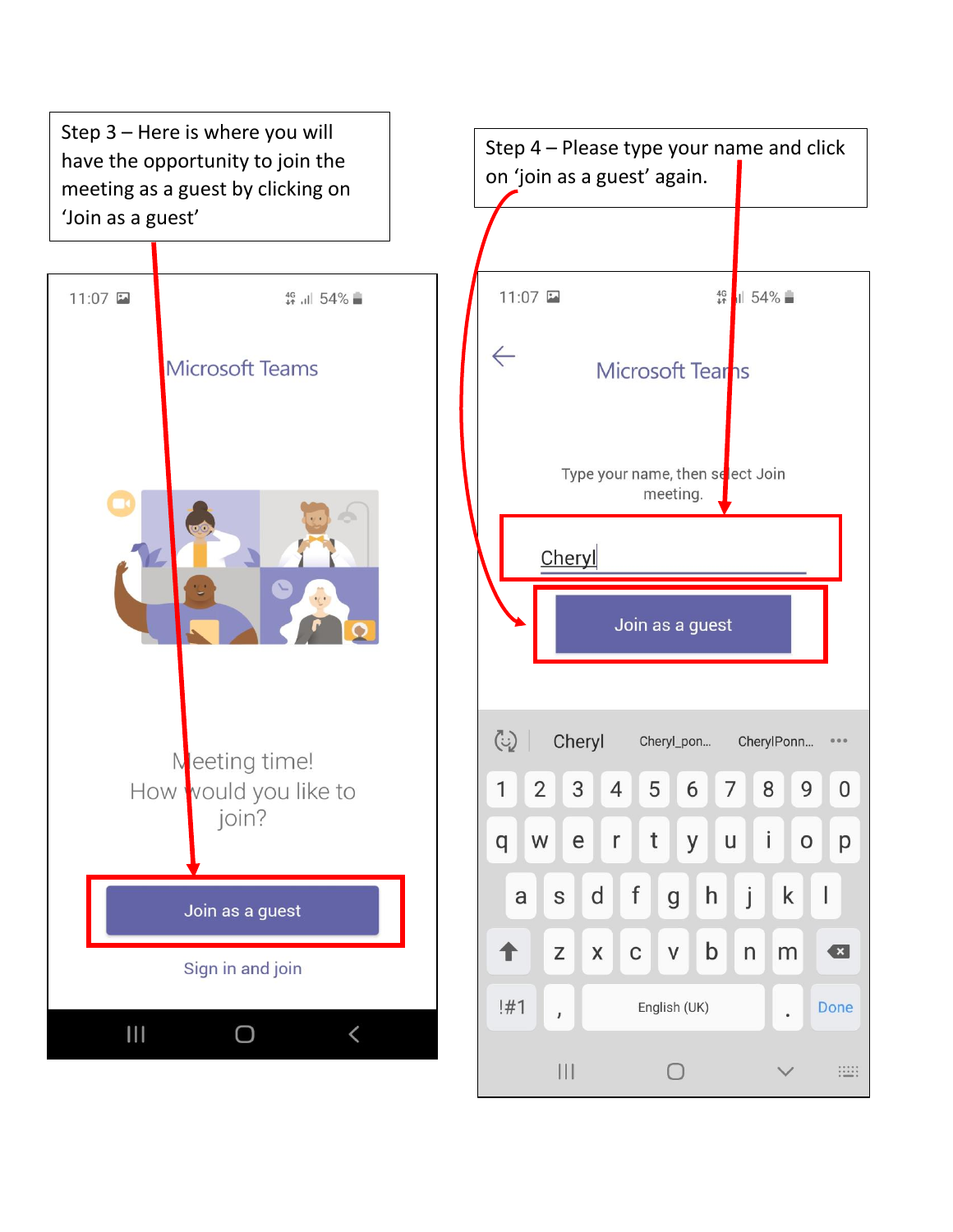Step 5 – You will then be asked to allow the Microsoft Teams app to use your microphone, please allow this otherwise the panel will not be able to hear you.



You will then be placed in a waiting area for someone in the meeting to let you in.

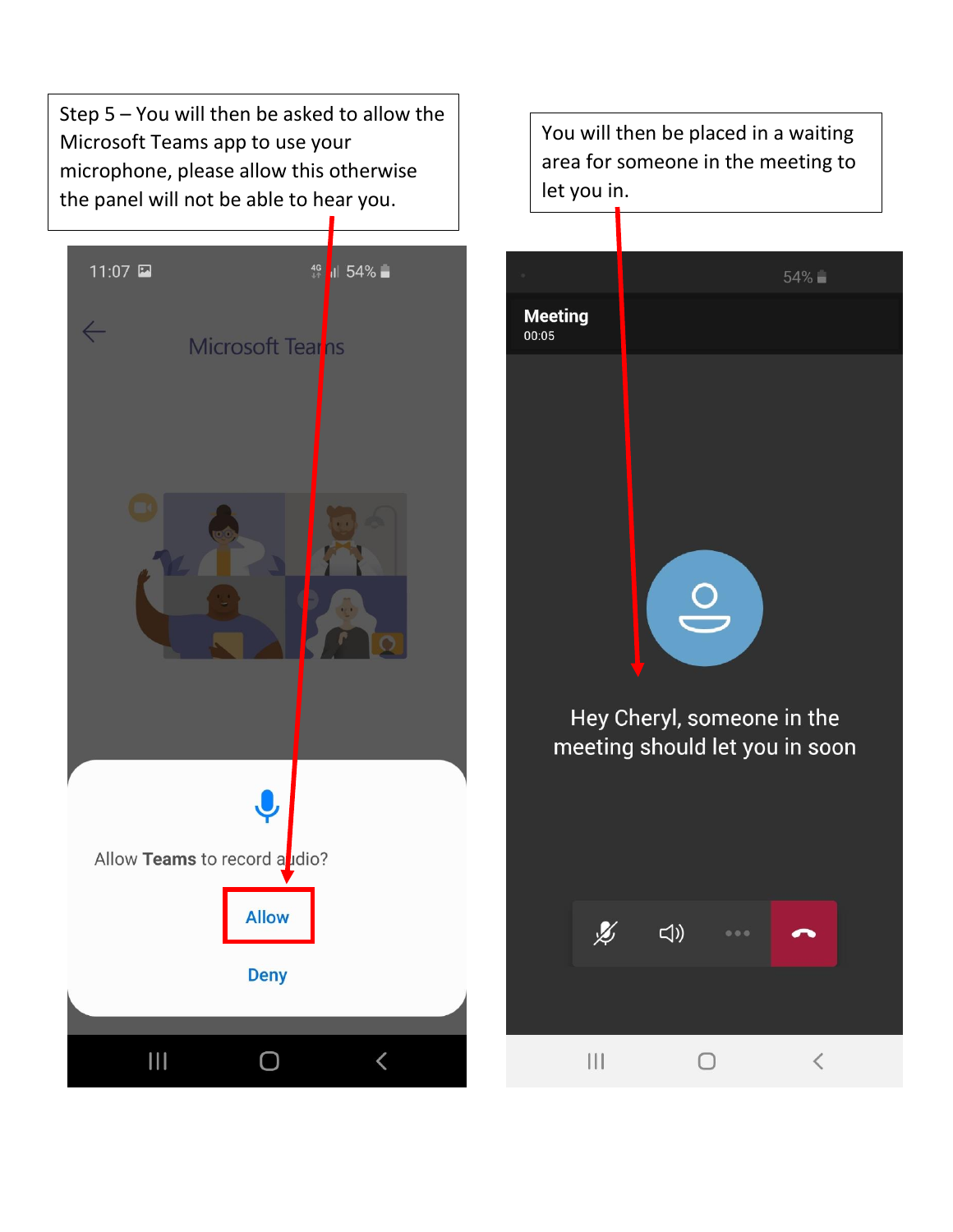Step 6 – Once you are let in the meeting you will see the names of the participants on the bottom of your screen. You will then need to unmute your microphone and your video as they are automatically muted when joining a meeting

You can unmute your video & microphone by clicking on the camera icon and allowing your video to start (complete step 7) then repeat with the microphone icon.

(If you cannot see the taskbar circled in green, tap your screen/ click on your screen and it should appear).

Step 7 – once you click on the Video icon for step 6, the message below may appear. Please click on 'allow' so Teams can begin to use your devices camera.